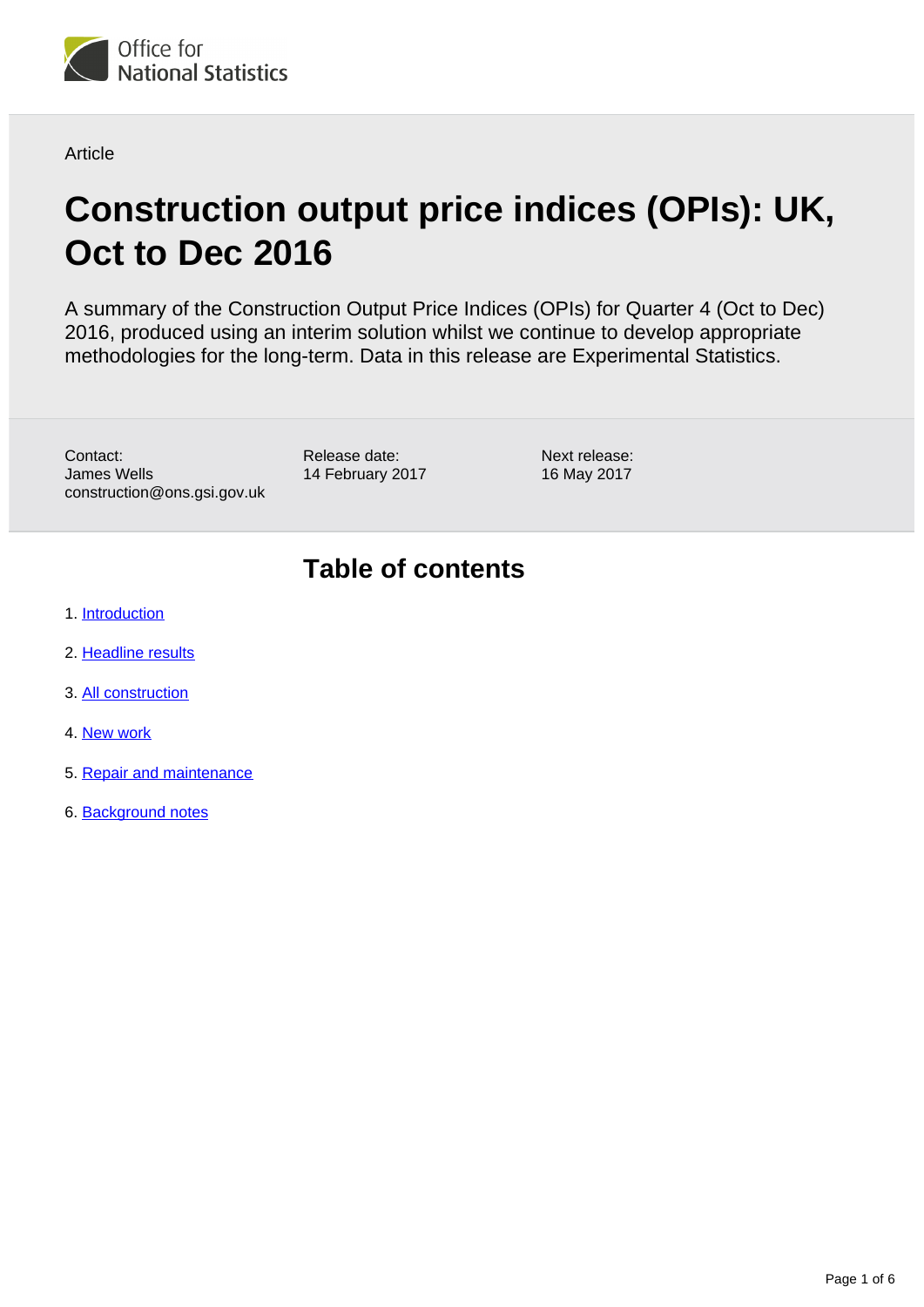# <span id="page-1-0"></span>**1 . Introduction**

Since taking responsibility for the Construction Price and Cost Indices (CPCIs) on 1 April 2015, the Office for National Statistics (ONS) has developed an interim Construction Output Price Index (OPI). This index was put together in a short time frame and uses our existing data sources, the majority of which are National Statistics, so that you can be assured of the quality of the source data.

The results for the interim Construction OPI were published for the first time on 12 June 2015. This article provides a quarterly update to these results and includes data to December 2016.

[Information](http://www.ons.gov.uk/ons/rel/ppi2/construction-output-price-indices--opis-/interim-solution--further-information/index.html) about the methods used to compile the interim Construction OPIs, as well as the results of our user survey and plans for the future development of price indices for construction, were published on 28 September 2015.

# <span id="page-1-1"></span>**2 . Headline results**

The interim Construction OPI for all construction rose 2.6% in the year to December 2016, up from an increase of 1.7% in the year to November 2016.

Prices rose in the year to December 2016 for all work types, within new work and repair and maintenance.

The interim Construction OPI for all new work increased 3.2% in the year to December 2016, up from an increase of 2.0% in the year to November 2016. Private industrial showed the largest movement with an increase of 5.5% in the year to December 2016.

The interim Construction OPI for all repair and maintenance increased by 1.4% in the year to December 2016, up from a 1.2% increase in November 2016. The housing repair and maintenance sector showed the largest increase of 1.6% in the year to December 2016.

# <span id="page-1-2"></span>**3 . All construction**

Overall, prices in the construction industry, as estimated by the interim Construction OPI, rose between July 2014 and December 2016. There is an upward trend evident across all new work, and repair and maintenance sectors from July 2014 up to December 2016 (Figure 1). The peaks and troughs seen in the all new work index between July 2014 and December 2016 were driven by the earnings component of the Construction OPI, which is sourced from the Average Weekly Earnings (AWE) index for construction.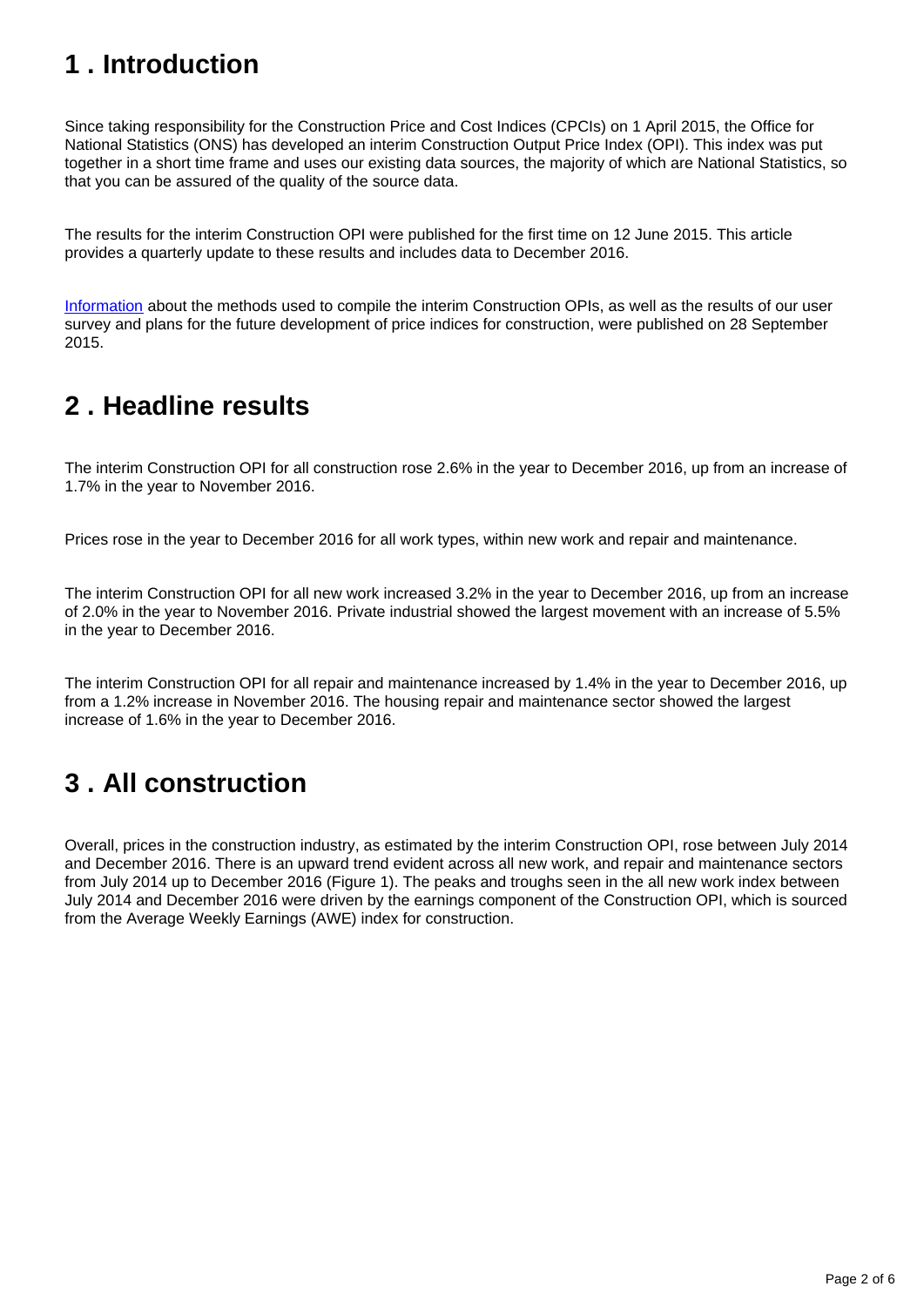#### **Figure 1: Interim construction output price indices (2005=100), UK**



#### **July 2014 to December 2016**

#### **Source: Office for National Statistics**

Annual growth rates for the interim Construction OPI were positive throughout the period to December 2016 (Figure 2). Annual growth in the all construction index peaked at 2.7% in July 2015 and was driven by 3.4% growth in the new work index. Growth in the new work index is linked to the earnings component of the Construction OPI, which is sourced from the AWE index for construction. Repair and maintenance work shows positive year-on-year growth in all periods.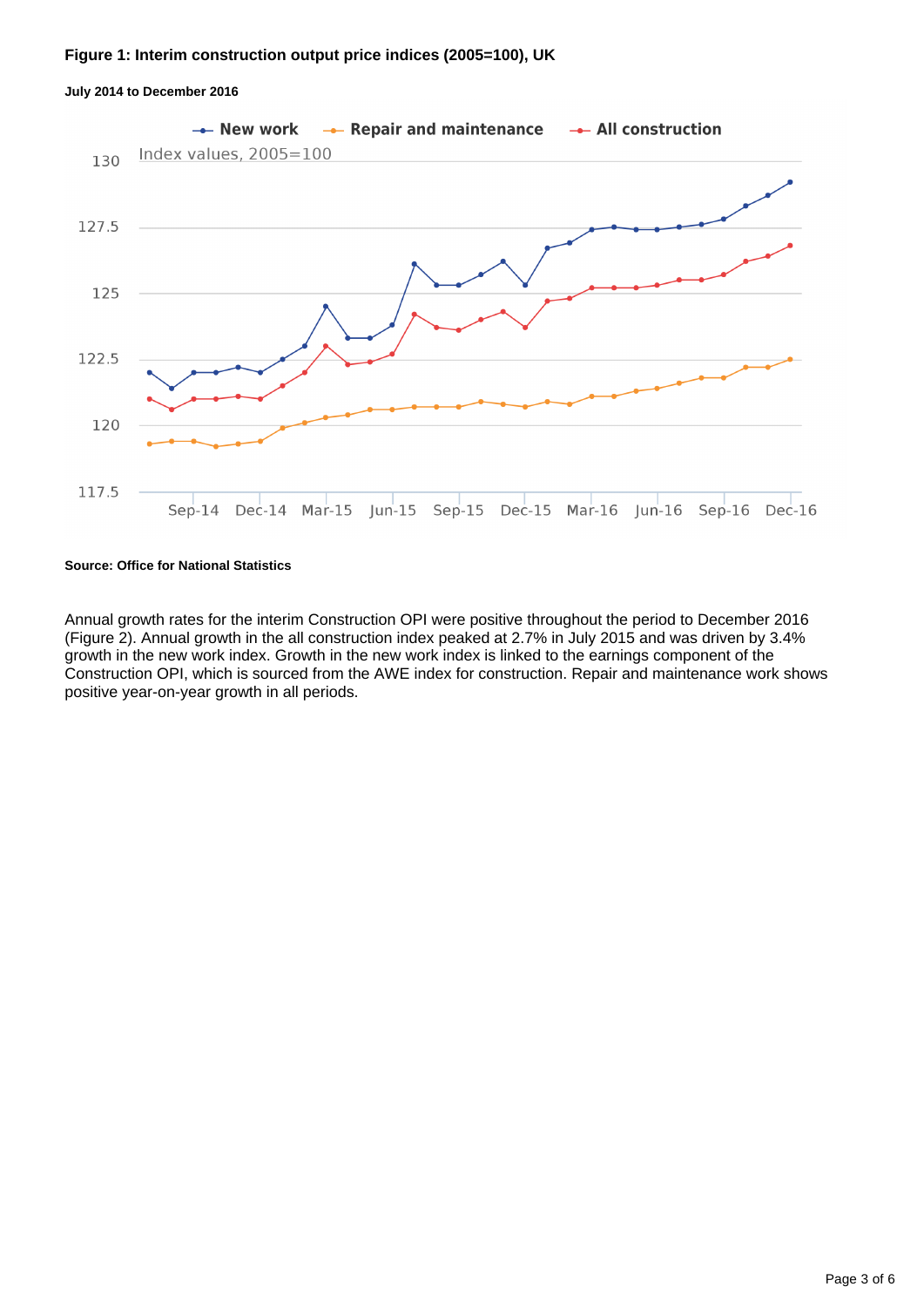#### **Figure 2: Construction output price annual percentage change, UK**

#### **July 2014 to December 2016**



**Source: Office for National Statistics**

## <span id="page-3-0"></span>**4 . New work**

The interim Construction OPI for all new construction work increased 3.2% in the year to December 2016. This increase was as a result of annual increases in output prices in all sectors, including infrastructure, which grew 0.5% on the year (Table 1), following 5 months of negative annual growth. Private industrial showed the largest movement where prices increased by 5.5% in the year to December 2016.

| Table 1: New work output price indices, December 2016 (percentage change) |  |  |
|---------------------------------------------------------------------------|--|--|
|                                                                           |  |  |

|                                 |                   | UK      |  |
|---------------------------------|-------------------|---------|--|
| Sector                          | Percentage change |         |  |
|                                 | annual            | monthly |  |
| Housing (public and<br>private) | 4.6               | 0.7     |  |
| Infrastructure                  | 0.5               | 0.4     |  |
| <b>Public Non-housing</b>       | 3.2               | 0.2     |  |
| Private Industrial              | 5.5               | 0.3     |  |
| Private Commercial              | 3.2               | 0.2     |  |
| All New Work                    | 3.2               | 0.4     |  |

Source: Office for National Statistics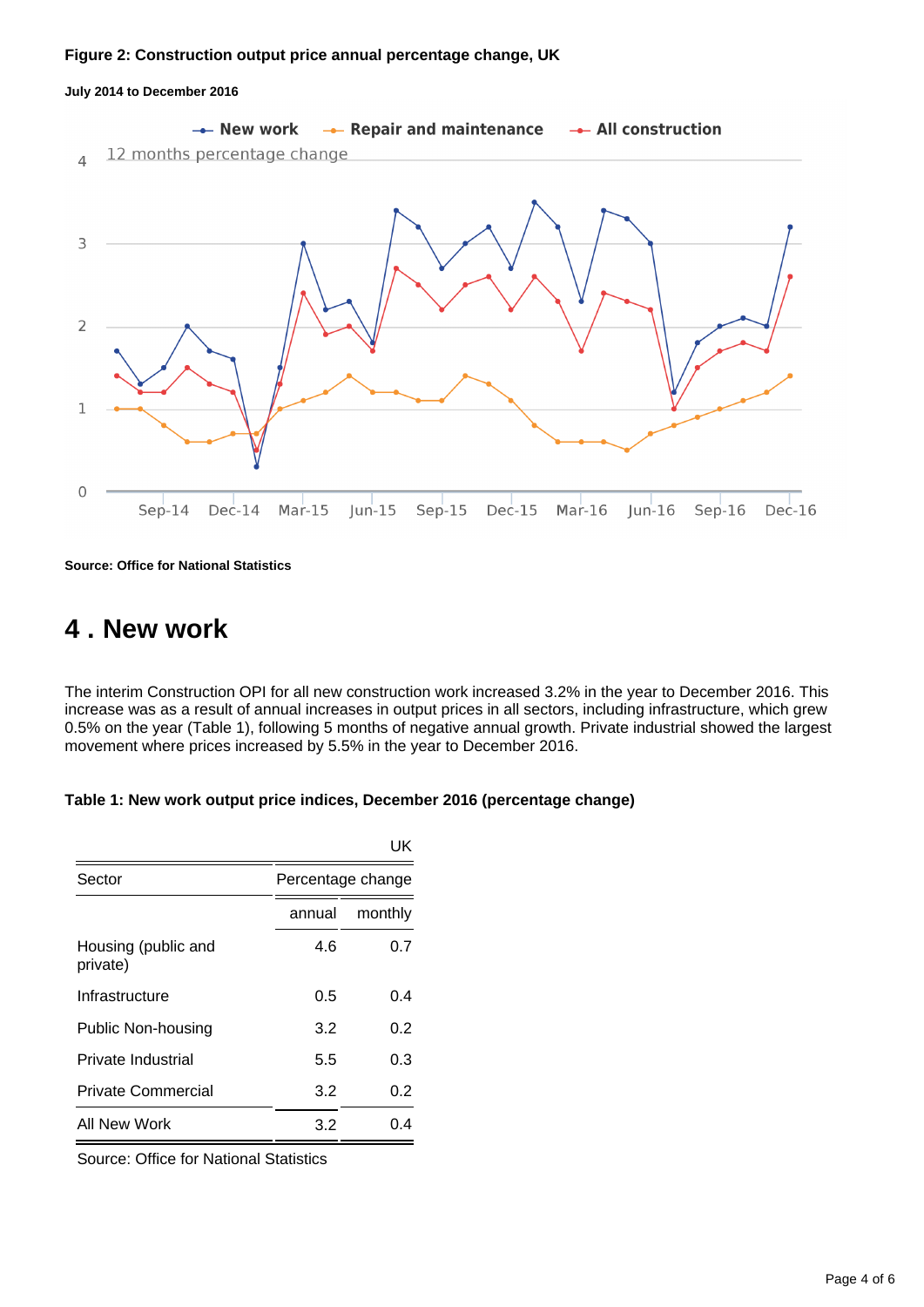# <span id="page-4-0"></span>**5 . Repair and maintenance**

The interim Construction OPI for all repair and maintenance increased 1.4% in the year to December 2016, with the housing repair and maintenance sector showing the largest annual increase of 1.6% (Table 2).

### **Table 2: Repair and maintenance construction output price indices, December 2016 (percentage change)**

| Sector                        |        | Percentage change |  |  |
|-------------------------------|--------|-------------------|--|--|
|                               | annual | monthly           |  |  |
| Housing R and M               | 1.6    | 0.2               |  |  |
| Non-housing R and M           | 1.3    | 0.1               |  |  |
| All Repair and<br>Maintenance | 1.4    | 0.2               |  |  |

Source: Office for National Statistics

# <span id="page-4-1"></span>**6 . Background notes**